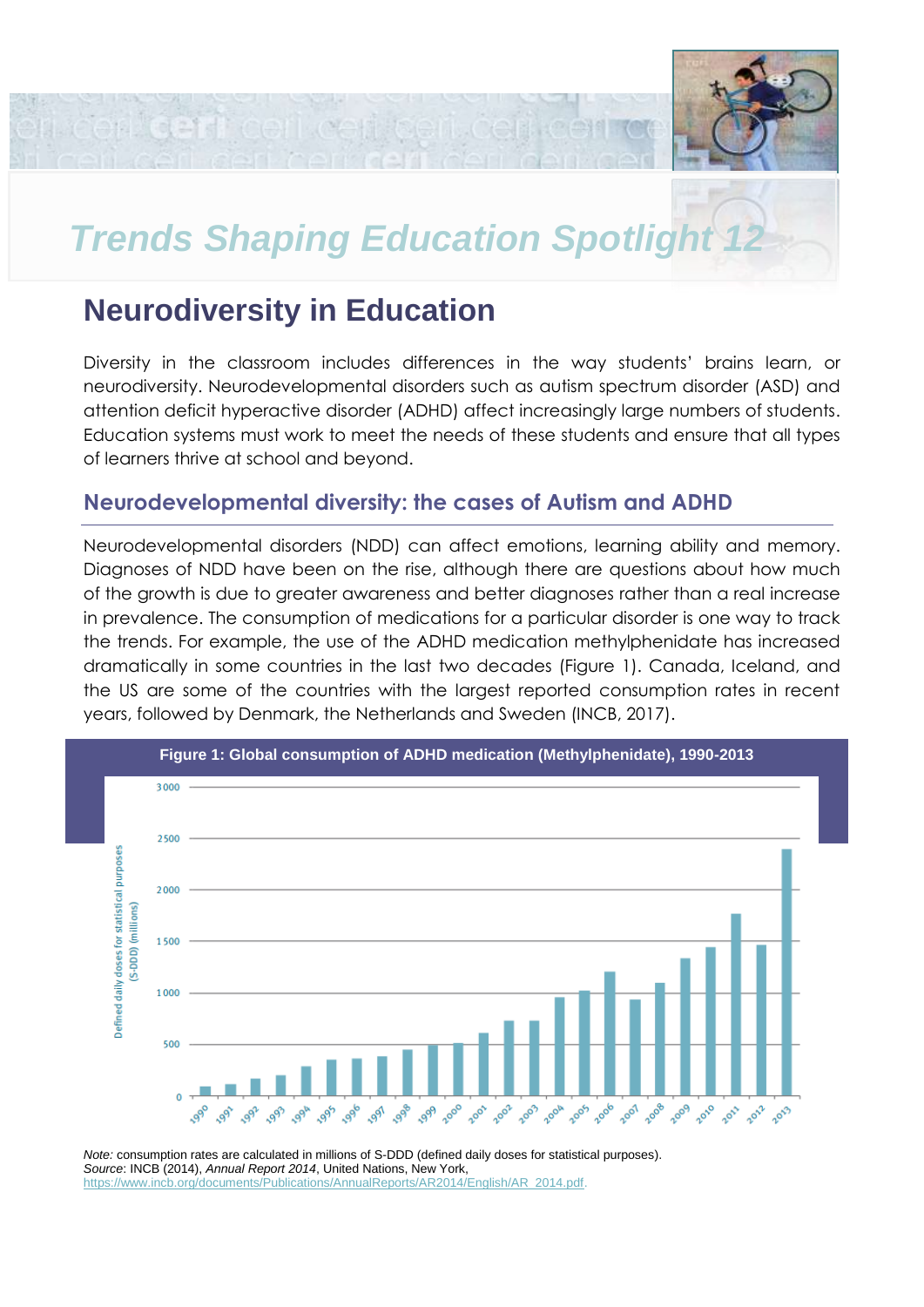ASD, which occurs along a spectrum of severity and includes Asperger syndrome, is characterised by difficulty with social interaction, dealing with change, and flexible thinking. Cognitive abilities of children with ASD can range from gifted to severely-challenged. Explanations for the growth in diagnoses of ASD include increased awareness, improved medical training and detection, gene expression and heredity, and may also be linked to other factors during pregnancy and childhood, such as environmental pollutants (Landrigan, 2010).

Environmental pollutants present in cosmetics, toys, food or pesticides are increasingly linked to the rise in neurodevelopmental conditions (Demeneix, 2014).

Stigmas attached to the diagnosis in some countries can result in under-identification: for example, two-thirds of ASD cases identified in a Korean sample when diagnostic assessments were administered were otherwise undiagnosed and untreated (Kim et al., 2011).

Language barriers and lack of parental awareness of neurodiverse conditions can also result in under-identification. This is the case of Latino children with ASD in the US, who are diagnosed less often and later than are white children on average (Zuckerman et al., 2013). In fact, ASD identification and parental level of education and income are strongly and positively related in the USA, as highly-educated, wealthier parents more successfully seek access to medical services (Van Meter et al., 2010).

Another example of neurodiversity is ADHD, which is characterised by impaired or diminished attention, impulsivity, and hyperactivity, and can impact students' learning abilities. ADHD diagnoses have been rising in a number of countries, including Brazil, France, Germany, Italy, the UK and the USA (Conrad & Bergey, 2014). In a number of other countries, systematic reviews are now underway to collect comparable data.

Multiple neurodiverse conditions can occur simultaneously. For example, some children can have symptoms of both ASD and ADHD (Carrascosa-Romero & Vega, 2015). Given the growing population of students who identify as neurodiverse, education systems need to be able to meet these students' social and learning needs in ways that accommodate the most and least severe, as well as borderline, cases.

# **Teaching neurodiverse classrooms**

It is no longer uncommon for teachers to have a class with a diverse range of learning preferences and abilities, including children with different cognitive abilities, hyperactivity, and emotional difficulties. With such a complex combination, maintaining a balance between equity, delivering a fair and excellent education to all, and catering to individual learning needs has made a teacher's job extremely challenging (Lamport, Graves & Ward, 2012). Teachers need supportive policies and frameworks to provide quality learning experiences to all students and build on their diverse strengths.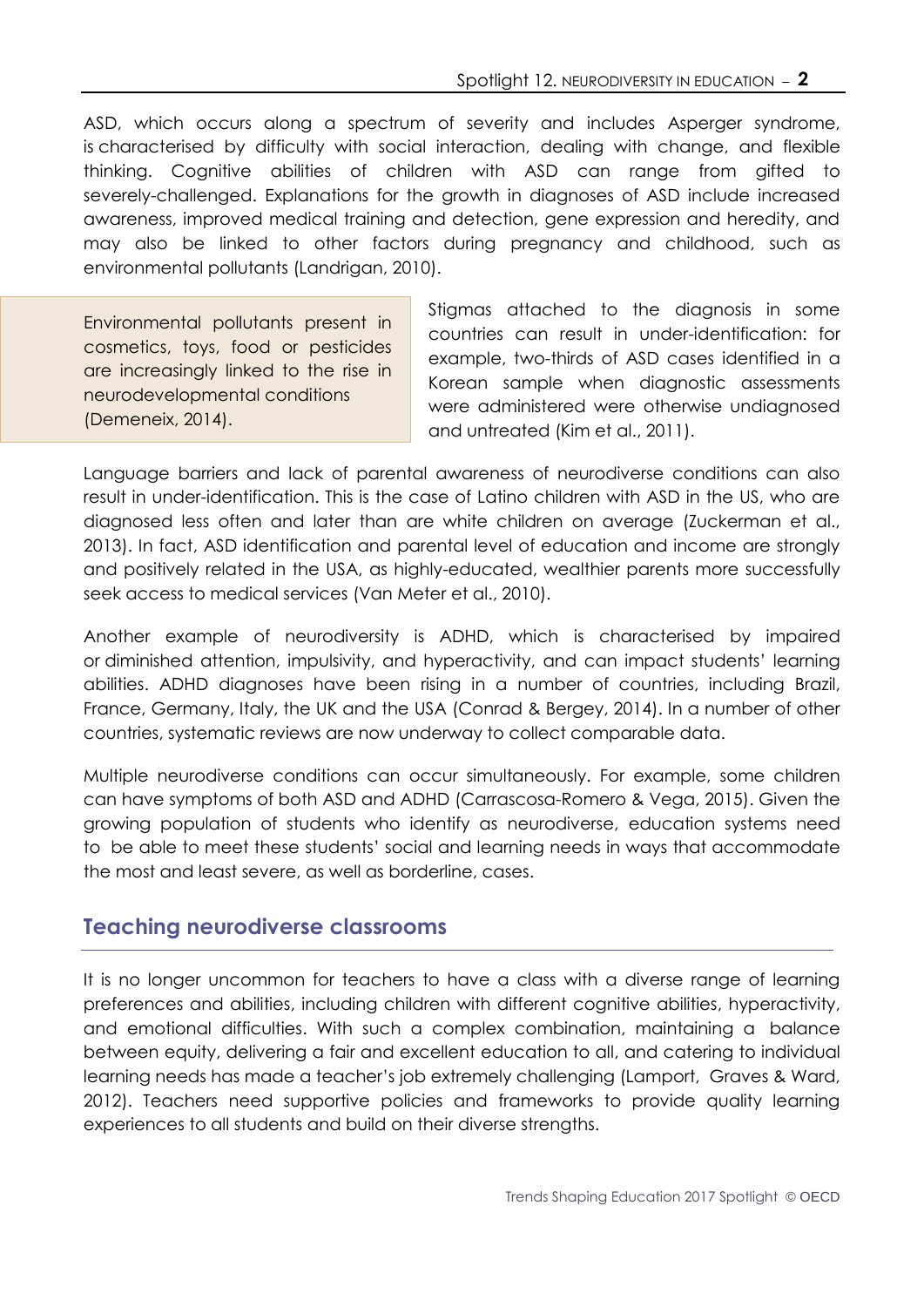#### **Inclusive classrooms**

The discussion of how to meet the needs of students with learning differences often begins with whether students with neurodevelopmental disorders should be included in typical classrooms or be given separate learning environments. There is a growing trend towards all children having the right to mainstream settings if the families so choose (i.e. inclusive education). Families can also consider whether a specialised education setting might suit their child's needs better. For example, some children with severe impairments and unique needs might benefit from catered educational settings.



In the United States all children and youth (ages 3-21) who are diagnosed with one of thirteen recognised learning disabilities are entitled to free public education through the Individuals with Disabilities Education Act (IDEA). The legislation also requires schools to provide learning environments, activities and assessments personalised to the specific student's needs, including whether mainstream inclusion is the best option. Individualised Education Programs (IEP) additionally require all students to have a transition plan in place for their future workforce involvement (Roux et al., 2015).

#### **iTaalk Autism Foundation**

The iTaalk foundation in the United States specialises in helping educators, service providers and families with how to use technology for students with autism. Audio-visual aides such as graphs, pictures and voice instructions can help some neurodiverse students learn.

The foundation additionally provides a network to support and advance research and practice in technology for neurodiverse students. Initiatives such as iTaalk can create a culture of professional development for progressing pedagogy catered for neurodiverse students.

**More information:** <https://www.itaalk.org/>

Inclusive education may help neurodiverse students develop social skills that can encourage social integration and friendships with their peers. It can also have unexpected benefits: research has found that intellectual disabilities commonly believed to be unrelated to ASD may actually be a consequence of ASDrelated social-communication deficits that affect neurocognitive development (Vivanti et al., 2013). Thus, mainstreaming students with socialcommunication deficits can have further positive effects, such as mitigating intellectual disabilities.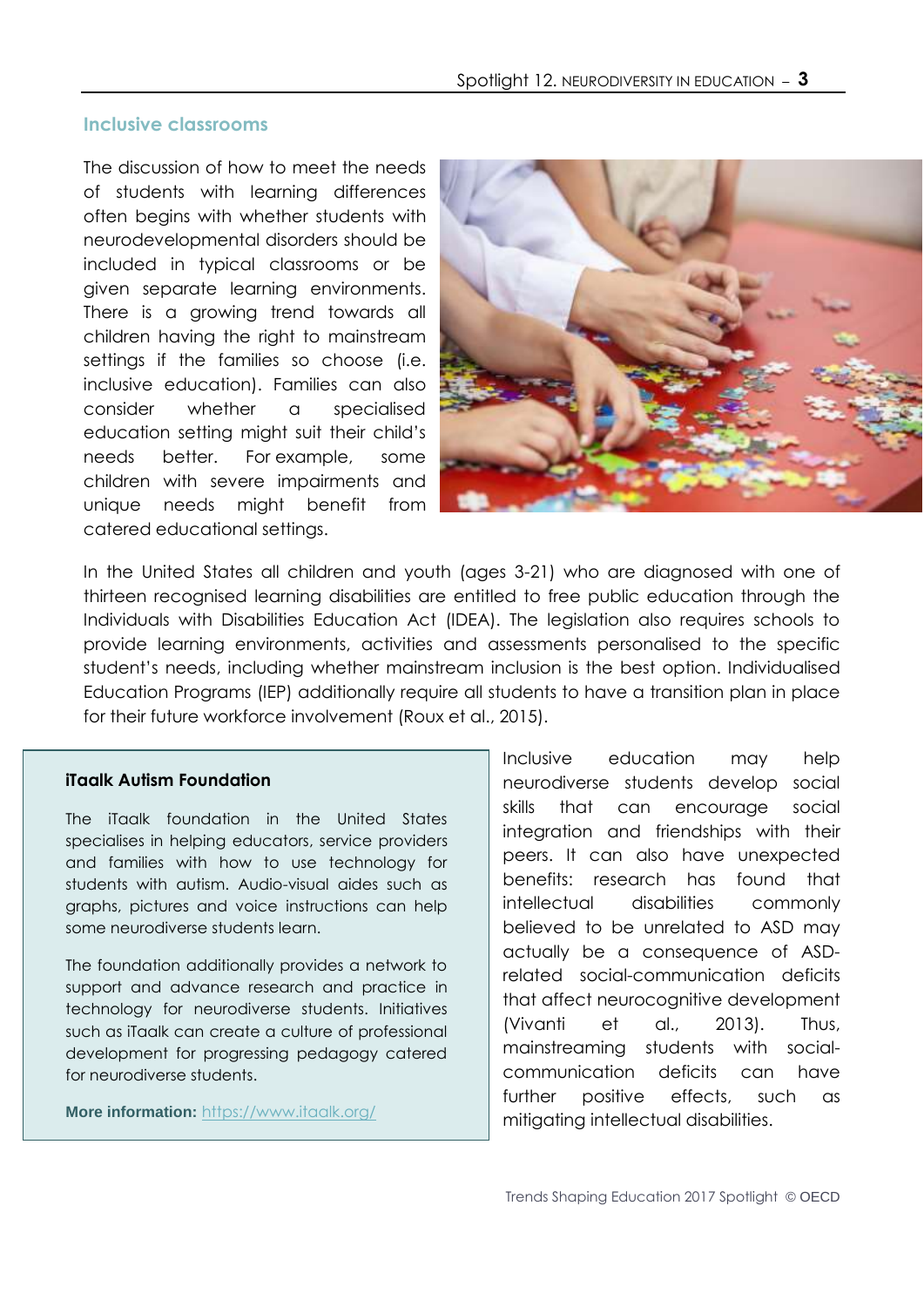Inclusive education can further serve as a catalyst to improve positive perceptions of neurodiverse peers, as well as dispel myths. For example, in a survey conducted in the United States, 43% of participants believed wrongly that learning disabilities are correlated with IQ (Cortiella and Horowitz, 2014). Inclusive education can also decrease costs for schools, as specialised classrooms are not needed, and help to build tolerance for diversity among students.

Co-teaching is a partnership between a general education teacher and a teacher who is experienced in teaching students with learning differences (Rytivaara, 2012).

For inclusive education or specialised education to be successful, teacher professional development and support are critical. Currently, teacher training for neurodiverse students has a wide range of techniques and models, with little academic consensus to guide teachers (Oliver & Reschly, 2010).

Many teachers feel inadequately prepared for meeting the needs of neurodiverse students. In the last two versions of the TALIS survey, teachers consistently identified teaching students with special needs as their first need for professional development (see Figure 2; teachers were not asked specifically about neurodiverse students). Student behaviour and classroom management were identified as their third professional need. The quality of the training is key: although 32% of teachers report having taken part in professional development that focused on teaching students with special needs, 7% reported that it had small or no impact on their teaching and 25% reporting large or moderate impact (OECD, 2014). Upskilling teachers in this area is a key issue that concerns both pre- and in-service teacher education.



**Figure 2: Percent of teachers who report a "high" level of need for professional development**

*Source*: OECD (2014), Table 4.12.c. Teachers' needs for professional development, 2008 and 2013, *in TALIS 2013 Results*, OECD Publishing, Paris, [http://dx.doi.org/10.1787/9789264196261-table178-en.](http://dx.doi.org/10.1787/9789264196261-table178-en)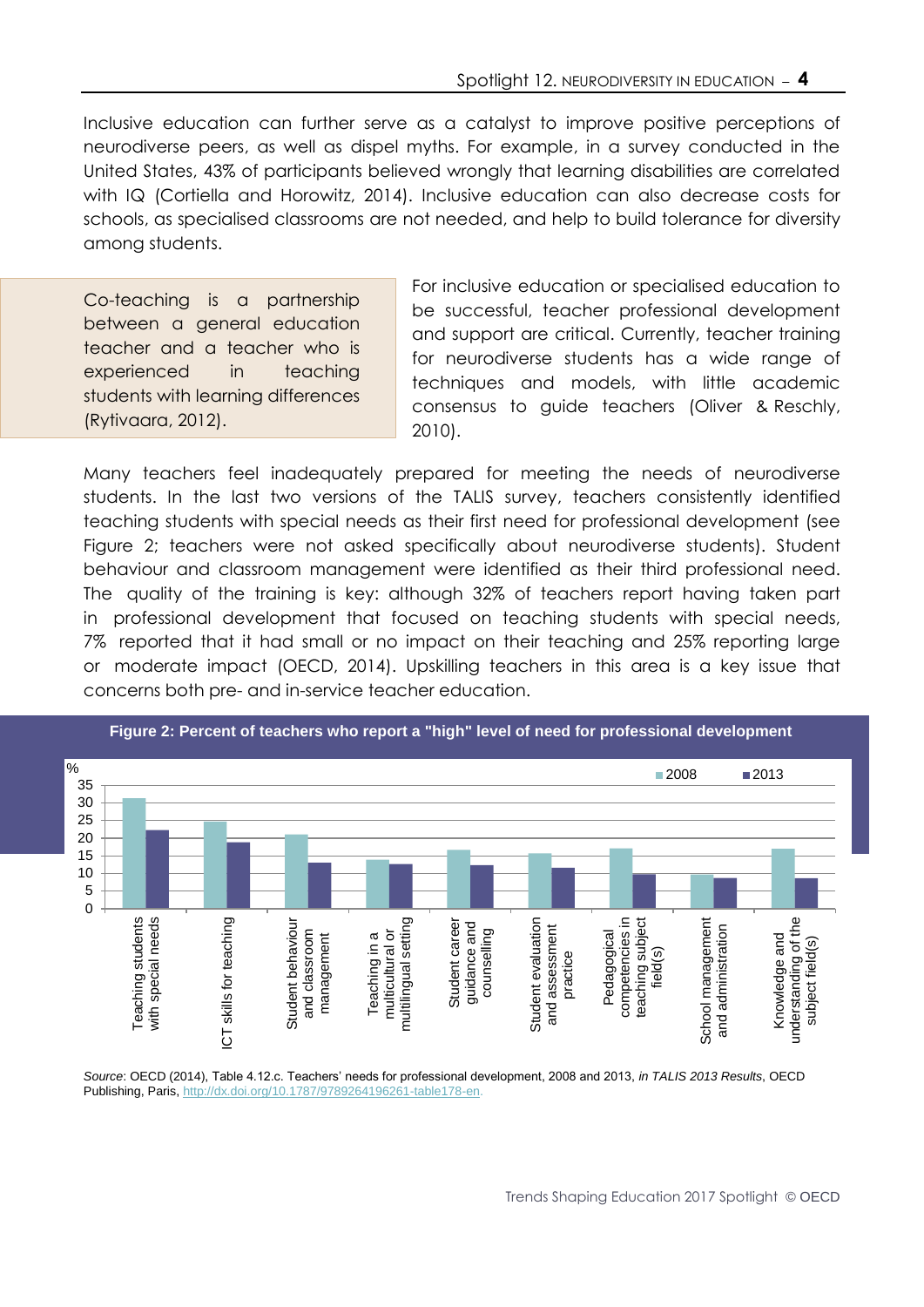# **Adapting teaching practices: personalised education**

"Personalised education" is the idea that individual adaptations can be made within the classroom to cater to each learner and their different needs and abilities (OECD, 2006). Individualised education plans may be an especially

Personalised education training for teachers blends learning sciences, neuroscience and evidence based practices (OECD, 2006).

helpful tool for educators with ADHD or ASD students. They include an assessment of the child's specific learning needs, the services that the school can provide, and how progress will be measured.

Teacher education for personalised education and other methods that address diversity in the classroom need to be supported on a system level. This requires policies that embrace neurodiversity, as well as legislations and funding schemes such as reform in assessment arrangements, school structure, class size, training and professional development, with a strong focus on rigorous evidence. Teachers can also be supported by professional learning networks, their community, parents and other experienced stakeholders such as foundations or NGOS. Such a whole-of-society effort can help teachers feel more prepared when working in neurodiverse classrooms.

## **Assessing neurodiverse students**

Consistent with the inclusion model, many OECD countries require that young people with special learning needs participate in similar academic assessments to their peers (OECD, 2016), with perhaps some modification depending on the severity of their disorder. An ongoing issue in neurodiversity research and practice is how to assess students without subjecting them to uncomfortable environments or activities that may not accommodate their needs and skills.

This is a real challenge. Inclusive education and inclusive assessment do not inherently complement each other. Standardised tests are not designed for neurodiverse students, and comparing scores - even with modified questions – may not be appropriate.

On the other hand, assessments reinforce the fact that: 1) academic learning is not secondary for neurodiverse students; 2) it is appropriate to have academic goals for these children, as for all children; and 3) monitoring outcomes for neurodiverse students can help keep systems accountable for achieving learning gains for all.



Trends Shaping Education 2017 Spotlight © OECD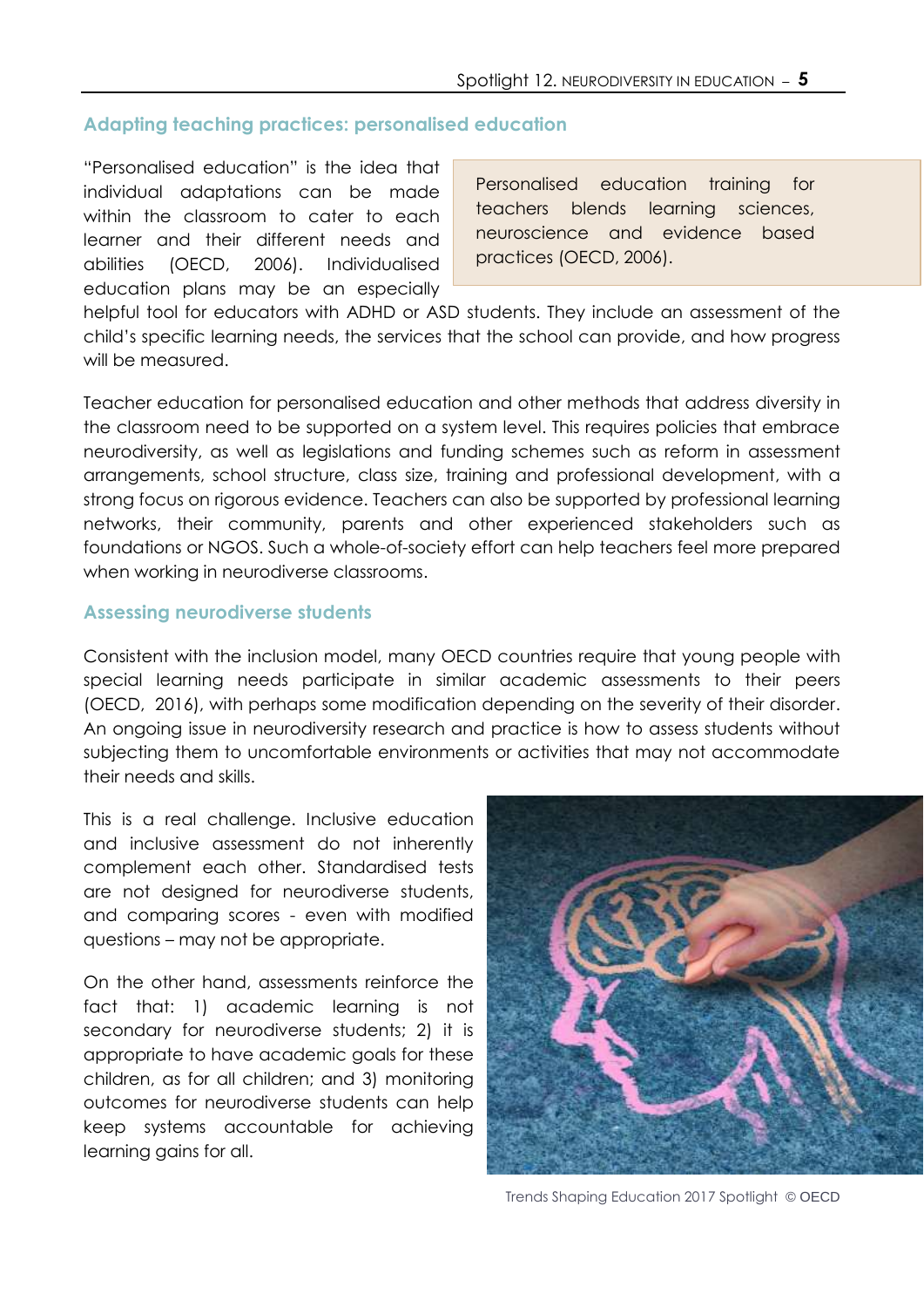Small changes to the assessment process may be needed. For example, to accommodate ADHD students, tests could alter their structure and time, as ADHD students may find it difficult to sit for long periods of examination. For students with ASD, nonverbal intelligence assessment could be considered, along with other adaptive measures such as taking the test in a quiet room alone. Some of the modification options available for teachers and school administrators for accommodating students with ASD are presented in Table 1. Many of these strategies are also helpful for neurotypical children.

| <b>Type of Modification</b> | <b>Description/Examples</b>                                                                                                             |  |  |
|-----------------------------|-----------------------------------------------------------------------------------------------------------------------------------------|--|--|
| <b>Examiner</b>             | Introduce the examiner to student beforehand may lower anxiety and better assess<br>where modifications are needed                      |  |  |
| <b>Sensory</b>              | Depending on student ability, find suitable visual and/or audio aids                                                                    |  |  |
| <b>Routine</b>              | Be mindful of disruptions to normal schedules that may affect the student; give prior<br>warning and be least disruptive as possible    |  |  |
| <b>Environment</b>          | Administer test in friendly environment, minimise distractions                                                                          |  |  |
| Time                        | Allow for extra time                                                                                                                    |  |  |
| <b>Directions</b>           | Give clear and concise directions, and depending on the student, also incorporate<br>visual directions and communication                |  |  |
| <b>Motivation</b>           | Interject simple tasks into the testing process or use positive reinforcing statements<br>to keep students motivated                    |  |  |
| <b>Behaviour</b>            | Assess student behaviour throughout the process, and use positive reinforcing<br>statements to reduce the rate of interfering behaviour |  |  |

**Table 1. Types of modifications for standardised tests for students with ASD**

*Source*: Adapted from Loftin, R. (n.d.).

In addition to making assessment work for individual neurodiverse students, there are also systemic issues to consider. One important concern is the impact of a competitive test culture on who is considered neurodiverse. When stakes are high in school assessment, teachers and schools may try to intentionally leave low-performing "neurotypical" students out of the test population by classifying them as "special needs". High external pressure on schools might be a cause for the growth in the proportion of students classified as special needs (Mjaavatn, Frostad, and Pijl, 2015). This is the case, for example, in the US: in states that have passed laws that tie funding to results on standardised testing, the rates of ADHD diagnosis have also been rapidly increasing (Hinshaw & Scheffler, 2014)*.*

Assessment and evaluation for neurodiversity is a complex issue and new assessment methods that are suitable for a range of students and learning skills need to be explored. Despite the challenges, avoiding assessment is not a solution: if educational methods are to improve, there first needs to be more evaluation of programmes and evidence-informed practices to support neurodiverse students.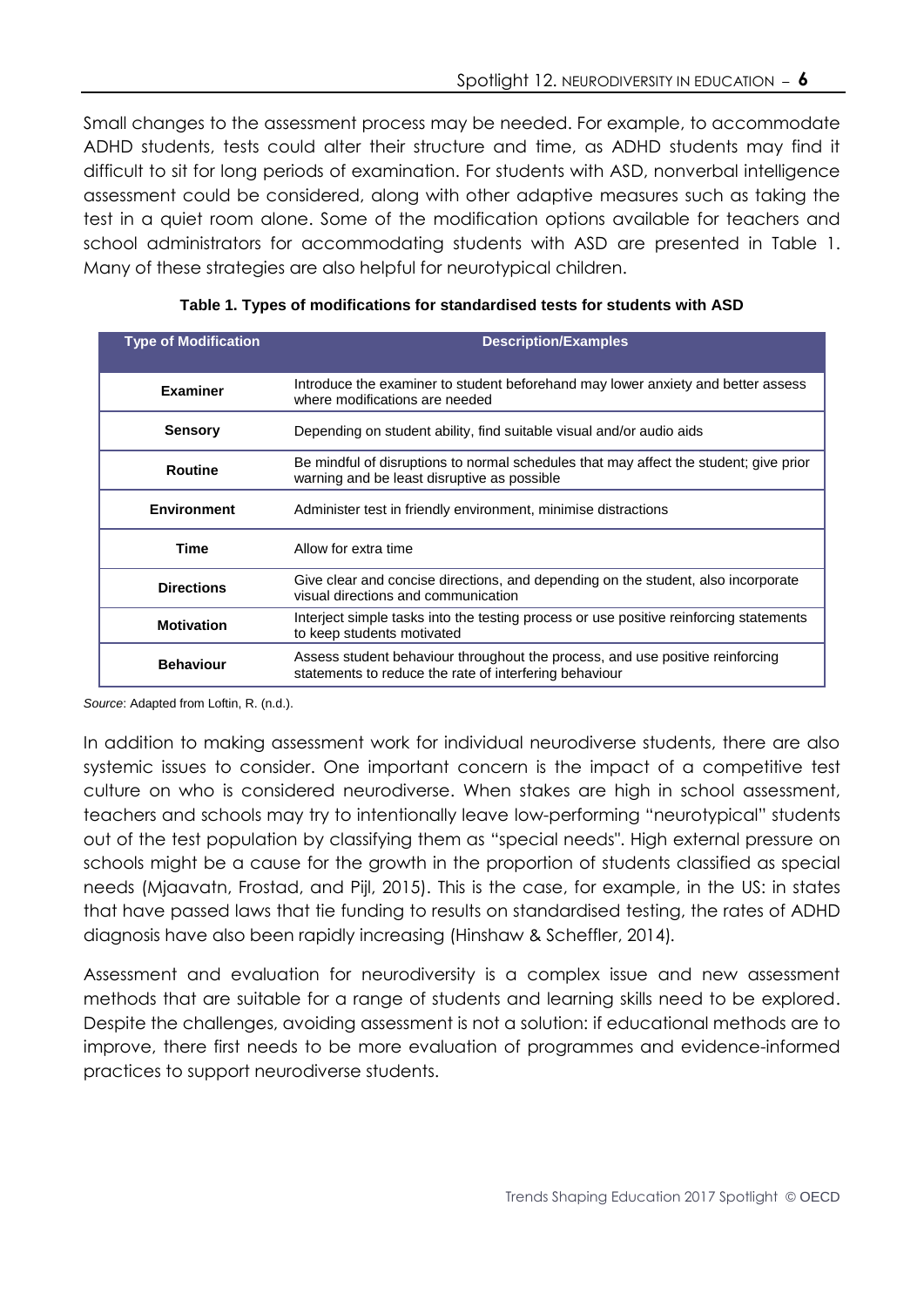# **Risks for neurodiverse students**

Neurodiverse students may struggle in traditional school environments, especially if teachers and peers poorly understand their differences. For example, ASD is correlated with anxiety and aggression, and as many schools are advised to suspend students at the first sign of aggression,

Students with ADHD may experience difficulties in navigating school social environments (Sibley, Evans, & Serpell, 2010).

students with ASD are more likely to be suspended from school than are their peers (Ambler, Eidels, & Gregory, 2015). ADHD students are also at greater risk of dropout and expulsion than their peers (Loe & Feldman, 2007).

In addition, neurodiverse students are more likely to either find themselves the victims of bullying or bully other children (Mayes et al., 2015). Other studies also highlight cyberbullying as a risk factor to those with ADHD and ASD, as many of them spend an increasing amount of their leisure time online (Kowalski & Fedina, 2011).

To protect all students, schools need to screen more frequently for bullying and victimisation behaviours and tendencies, and also need to explore preventative schoolwide interventions that inform and teach all members of the school community about behavioural expectations (OSEP, n.d.). When a safe and supportive school culture exists, teachers are more likely to change their attitudes and support greater acceptance and accommodation of children with special needs (Dupoux et al., 2006).

#### **Medicalisation of neurodiversity**

Many neurodiverse disorders can be treated with medication. As ADHD diagnoses have grown more prevalent, so too has the number of prescriptions for medication to treat the condition, particularly stimulants such as Adderall or Ritalin.

However, as rates of ADHD diagnoses rise, there are fears that it is becoming medicalised and drug treatments are too widely relied upon, even though their long term effects are unknown – especially when children take a combination of drugs. A pill as an "easy solution" might mean that behavioural strategies might not be tried. Possibly as a reaction to this, alternative treatments such as homeopathy (e.g. Frei et al., 2005) and Omega-3 supplements (e.g. Bloch and Qaqasmi, 2011) are emerging for ADHD, despite a lack of strong evidence of their effectiveness.



Trends Shaping Education 2017 Spotlight © OECD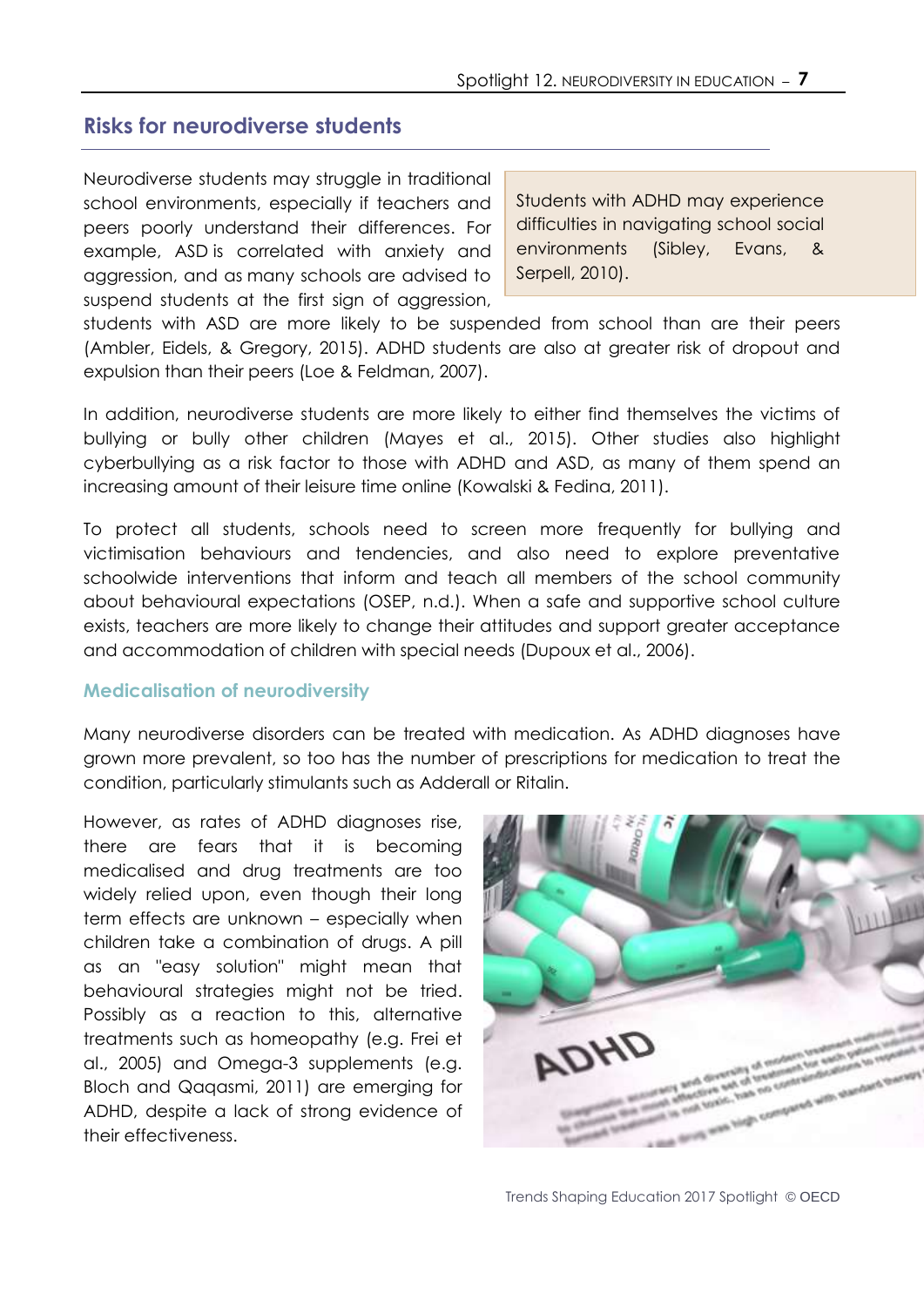Another concern is that increasing the availability of these drugs may contribute to some students without ADHD experimenting with ADHD medication (Lakham and Kirchgessner, 2012). These concerns are heightened by the belief that these medications can be used to improve cognitive abilities (the so-called "smart drugs"), although the evidence of whether they boost academic performance is slim (Ragan, Bard, & Singh, 2013). This is a serious concern, particularly given evidence demonstrating that short-term gains in memory or concentration are later paid for by a long-term decrease in brain plasticity necessary for mental flexibility (Urban and Gao, 2014).

# **From school to work**

Accessing, adapting to and remaining in the labour market is not easy in the context of neurodiversity. Individuals with an ASD are more likely to be unemployed and underemployed. They are also more likely to experience high job discontinuity and make less money than their co-workers (Hendricks and Wehman, 2009; Hurlbutt and Chalmers, 2004; Marwaha and Johnson, 2004).

Although there is little work specifically on neurodiverse populations, young adults with disabilities often report that they struggle to find work after secondary or tertiary education (Ebersold, 2012). Employment levels vary, but a survey of 51 countries found that on average, 52.8% of men with a disability were employed compared with 19.6% of women (WHO, 2011). Employment rate is heavily dependent on the type of disability and severity. For example, for those suffering from mental health conditions, moderate to severe diagnoses often have a large impact on their likelihood of working (Figure 3).





*Note*: Latest available year; countries arranged in order of average unemployment rate. *Source*: OECD (2015) Fit Mind, Fit Job: From Evidence to Practice in Mental Health and Work, Mental Health and Work, OECD publishing Paris, [http://dx.doi.org/10.1787/9789264228283-en.](http://dx.doi.org/10.1787/9789264228283-en)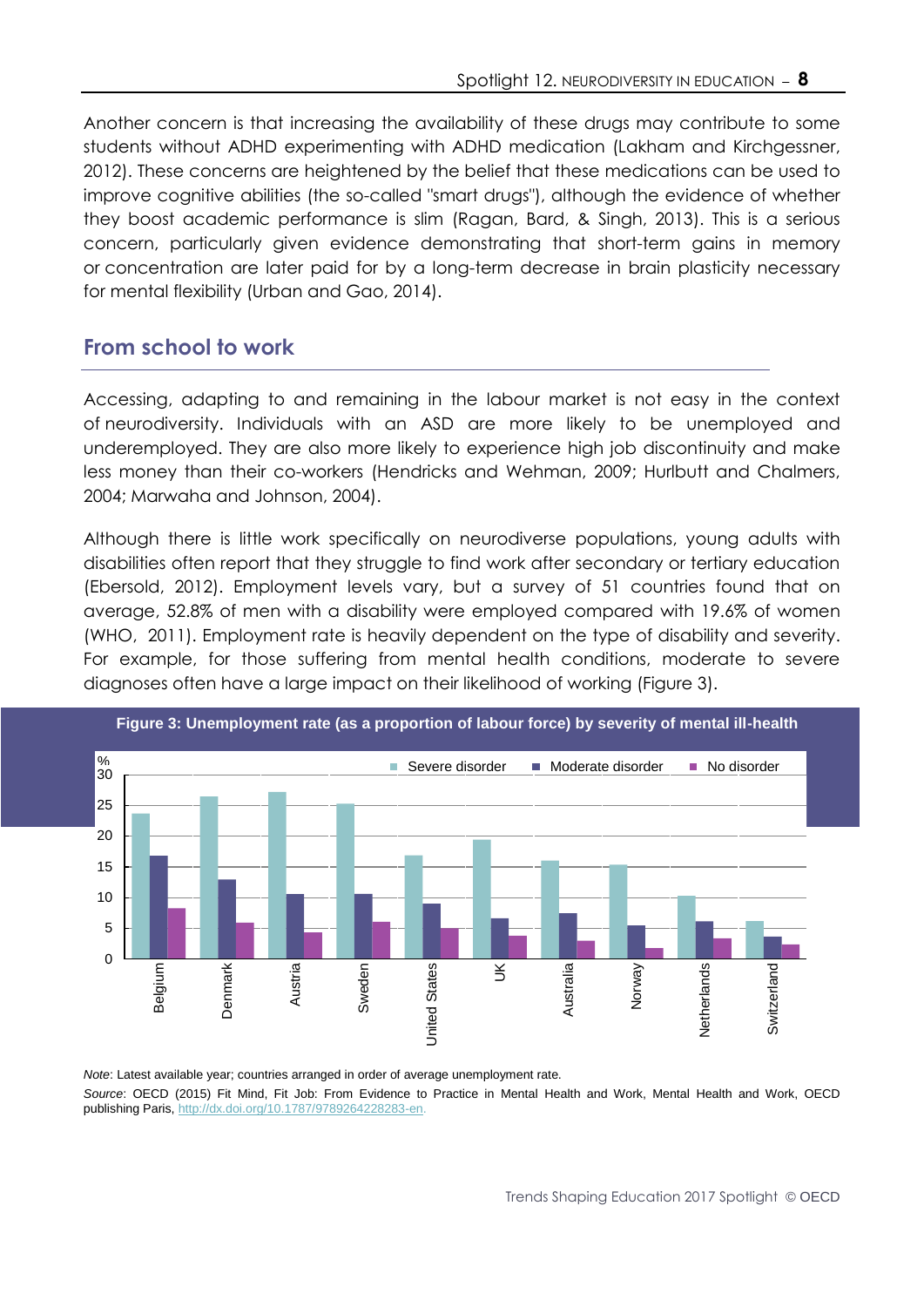In the United States, individuals with ADHD are less likely to work by 10-14 percentage points and are estimated to have reduced earnings of around 33% (Fletcher, 2013). While some of these differences may be attributed to unequal educational attainment outcomes and/or social-communication abilities, this does not explain the difference in employment fully (Fletcher, 2013).

Some employers are reluctant to employ people with ASD or ADHD, fearing that they are less productive. However, in many cases, neurodiverse young adults do not lack the intelligence or capacity to develop knowledge and talent based professional careers, but have challenges in meeting the social and communication expectations of recruitment processes and integrating into the workplace. Factors such as stigma, discrimination, inflexible working environments, low expectations among families and employers, and a lack of appropriate professional help may also act as powerful barriers to sustained and successful working experiences.

Our conceptions of the workplace are undergoing a drastic transformation. More dynamic and social workplaces are increasingly becoming the rule as many employers are realising that a happier employee is also more engaged, productive and creative. Adults with ADHD can be as productive as their peers if appropriate accommodations and treatment are provided. Similarly, many people with ASD can thrive in a structured and well-organised environment (WHO, 2011).

### **Autism at Work with SAP**

SAP, an international software company, has partnered with Specialisterne, a Danish nonprofit talent and career organisation to create the 'Autism at Work' programme. This initiative aims to ensure that 1% of all SAP employees will be represented by people on the autism spectrum by 2020. This equates to about 650 people across Australia, Brazil, Canada, the Czech Republic, Germany, India, Ireland, South Korea, and the United States.

The programme provides workplace and personal-life support to its participants, involving corporate staff from the project management level to colleagues and specialised personnel.

**More information:** [http://go.sap.com/corp](http://go.sap.com/corp%20orate/en/company/diversity/differently-abled.html)  [orate/en/company/diversity/differently-abled](http://go.sap.com/corp%20orate/en/company/diversity/differently-abled.html) Neurodiverse adults might have difficulties performing certain kinds of jobs, but can excel in others. Solutions to improving employment rates for neurodiverse individuals include expanding education and vocational rehabilitation and training, strengthening transition strategies to secondary and tertiary education, improving workplace culture and environment to be adaptable to neurodiverse workers, and improving perceptions of neurodiverse individuals (WHO, 2011).

Education programmes covering the main aspects and practical consequences of these kinds of disorders can be directed to employers and co-workers, as well as included in HR training to improve neurodiversity awareness and perceptions in the workplace.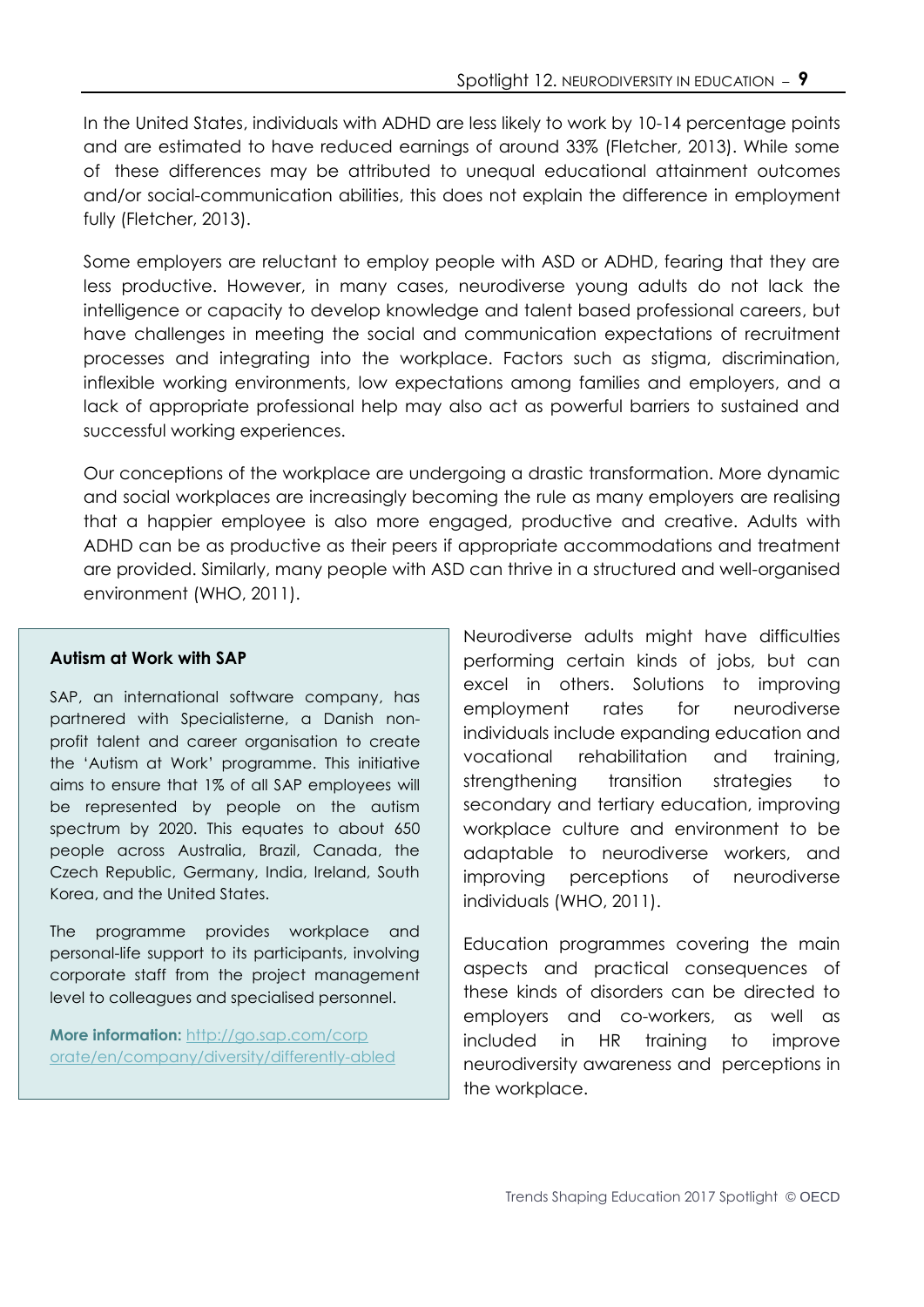# **Towards the Future**

All students' brains learn differently. Neurodevelopmental disorders such as autism spectrum disorder (ASD) and attention deficit hyperactive disorder (ADHD) affect increasingly large numbers of students across the world. There are a number of different ways in which our education systems, workplaces and communities can help all individuals thrive at school and beyond.



#### Questions for future thinking:

1. Greater awareness will likely result in a continuing increase in diagnosed individuals. What strategies will allow us to better prepare schools and teachers to meet their needs? What are, for example, the implications for pre- and in-service teacher education?

2. How can assessment methods at school better reflect the strengths of neurodiverse students? What would more personalised academic assessments that account for neurodiversity look like?

3. In the coming decades, increased digitalisation and automation will reshape the demand for skills in the labour market. How can we make sure that the education of neurodiverse students will meet both their individual needs and the future needs of the workplace?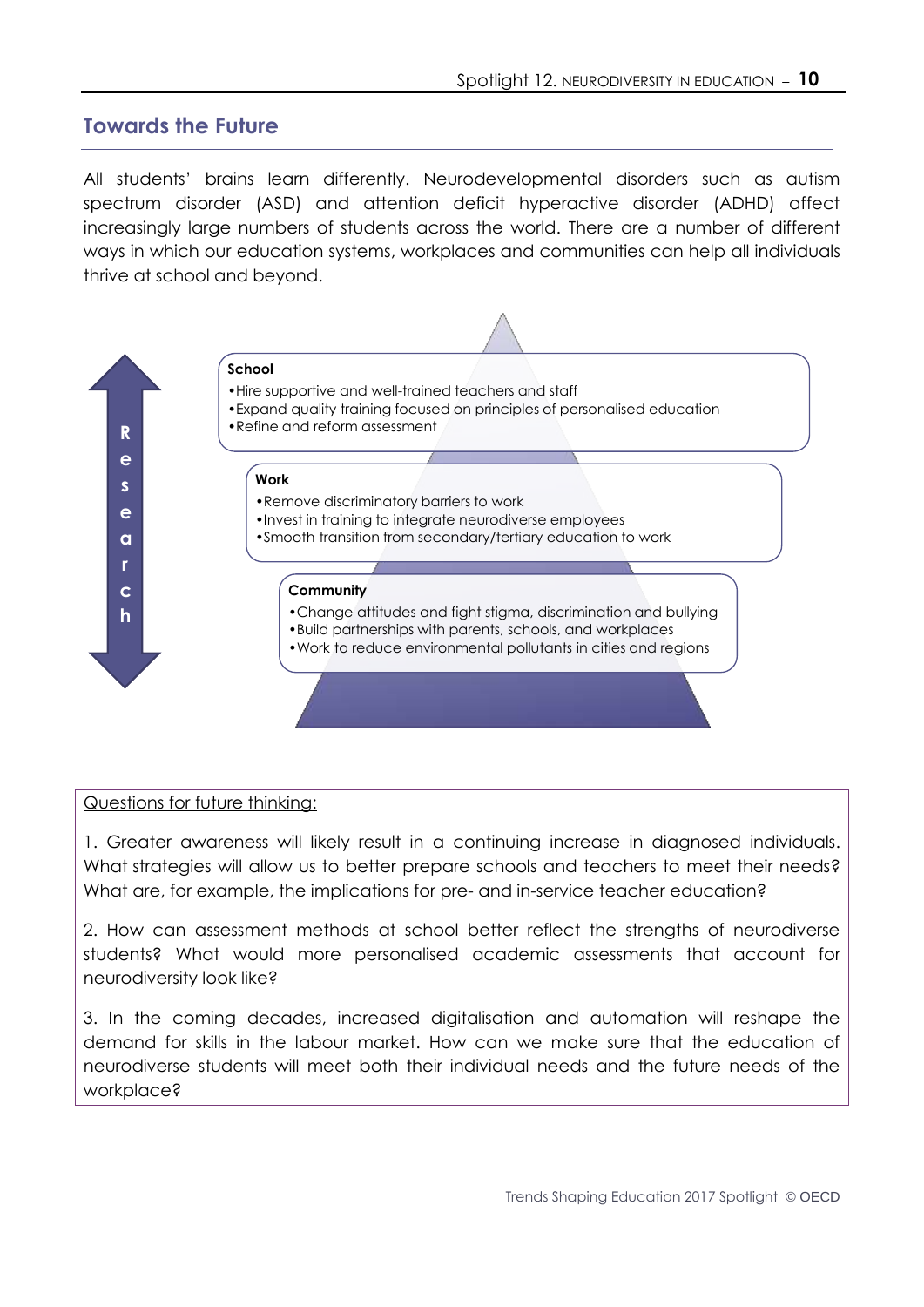#### **References**

Ambler, P. G., A. Eidels and C. Gregory (2015), "Anxiety and aggression in adolescents with autism spectrum disorders attending mainstream schools", Research in Autism Spectrum Disorders, Vol. 18, pp. 97-109.

Bloch, M.H and A. Qawasmi (2011), "Omega-3 fatty acid supplementation for the treatment of children with attention-deficit/hyperactivity disorder symptomatology: Systematic review and meta-analysis, *Journal of the American Academy of Child & Adolescent Psychiatry*, Vol. 50/10, pp. 991-1000.

Carrascosa-Romero, M.C., C.D. Vega and C.D. La (2015), "The comorbidity of ADHD and autism spectrum disorders (ASDs ) in community preschoolers", [http://cdn.intechopen.com/pdfs-wm/49117.pdf.](http://cdn.intechopen.com/pdfs-wm/49117.pdf) f

Conrad, P., and M.R. Bergey (2014), "The impending globalisation of ADHD: Notes on the expansion and growth of a medicalised disorder", Social Science & Medicine, Vol. 122, pp.31-43.

Cortiella, C. and S. Horowitz (2014), *The State of Learning Disabilities: Facts, Trends and Emerging Issues. National Center for Learning Disabilities,* [www.ncld.org/wp-content/uploads/2014/11/2014-State-of-LD.pdf.](https://www.ncld.org/wp-content/uploads/2014/11/2014-State-of-LD.pdf)

Demeneix, B. (2014)," *Losing Our Minds: How Environmental Pollution Impairs Human Intelligence And Mental Health".* [https://global.oup.com/academic/product/losing-our-minds](https://global.oup.com/academic/product/losing-our-minds-9780199917518?cc=fr&lang=en&)

Dupoux, E. et al. (2006), "Teachers' Attitudes toward Students with Disabilities in Haiti", *International Journal of Special Education*, Vol. 21/3, pp. 1-14.

Ebersold, S. (2012), *Transitions to Tertiary Education and Work for Youth with Disabilities*, OECD Publishing, Paris. <http://dx.doi.org/10.1787/9789264177895-en>

Fletcher, J. (2013), "Effects of childhood ADHD on adults labour market outcomes", Health Economics, John Wiley & Sons, Ltd., Vol. 23(2), 159-181.

Frei, H., K. von Ammon, and A. Thurneysen (2006), "Treatment of hyperactive children: Increased efficiency through modifications of homeopathic diagnostic procedure", Homeopathy, Vol. 95/3, pp.163-170.

Hendricks, D.R. and P. Wehman (2009), "Transition from school to adulthood for youth with autism spectrum disorders: Review and recommendations", *Focus on Autism and Other Developmental Disabilities*.

Hinshaw, S.P. and R.M. Scheffler (2014), "The ADHD explosion: Myths, medication, money, and today's push for performance", Oxford University Press.

Hurlbutt, K. and L. Chalmers (2004), "Employment and adults with Asperger syndrome". *Focus on autism and other developmental disabilities*, Vol. 19/4, pp. 215-222.

INCB (2017), *Psychotropic Substances 2016*, United Nations, [https://www.incb.org/documents/Psychotropics/technical](https://www.incb.org/documents/Psychotropics/technical-publications/2016/Technical_Publication_2016.pdf)[publications/2016/Technical\\_Publication\\_2016.pdf.](https://www.incb.org/documents/Psychotropics/technical-publications/2016/Technical_Publication_2016.pdf)

Kim, Y-S. et al. (2011), ["Prevalence of autism spectrum disorders in a total population sample"](http://ajp.psychiatryonline.org/doi/abs/10.1176/appi.ajp.2011.10101532), *American Journal of Psychiatry Vol.* 168/9, pp. 904-912.

Kowalski, R.M. and C. Fedina (2011), "Cyber bullying in ADHD and asperger syndrome populations", Research in Autism Spectrum Disorders, Vol. 5/3, pp.1201-1208, http://doi.org/10.1016/j.rasd.

Lamport, M. A., L. Graves and A. Ward (2012), "Special needs students in inclusive classrooms: For learners with emotional and behavioral disabilities", *European Journal of Business and Social Sciences,* Vol. 1/5, pp. 54–69.

Landrigan, P.J. (2010), "What causes autism? Exploring the environmental contribution", Current opinion in pediatrics, Vol. 22/2, pp. 219-225.

Loe, I. and H. Feldman (2007), "Academic and educational outcomes of children with ADHD", *Journal of Pediatric Psychology*, Vol. 32/6, pp. 643–654, <https://doi.org/10.1016/j.ambp.2006.05.005>.

Loftin, R. (n.d.), "Standardised tests and students with an Autism Spectrum Disorder", Indiana Resource Center for Autism, Indiana University Bloomington, [https://www.iidc.indiana.edu/pages/Standardized-Tests-and-Students-with-an-Autism-](https://www.iidc.indiana.edu/pages/Standardized-Tests-and-Students-with-an-Autism-Spectrum-Disorder)[Spectrum-Disorder \(](https://www.iidc.indiana.edu/pages/Standardized-Tests-and-Students-with-an-Autism-Spectrum-Disorder)accessed 7 December 2016).

Marwaha, S. and S. Johnson (2004), "Schizophrenia and employment", *Social psychiatry and psychiatric epidemiology*, Vol. 39/5, pp. 337-349.

Mayes, S. D. et al. (2015), "Maternal ratings of bullying and victimisation: Differences in frequencies between psychiatric diagnoses in a large sample of children", Psychological reports, Vol. 116/3, pp. 710-722.

Mjaavatn, P.E., P. Frostad, and S.J. Pijl (2015), "Measuring the causes for the growth in special needs education. A validation of a questionnaire with possible factors explaining the growing demand for special provisions in education", *European Journal of Special Needs Education*, Vol. 30/4, pp. 565-574

OECD (2006), *Personalising Education,* OECD Publishing Paris*,* [http://doi.org/10.1787/9789264036604-en.](http://doi.org/10.1787/9789264036604-en)

OECD. (2014), *New Insights from TALIS 2013: Teaching and Learning in Primary and Upper Secondary Education,*  OECD Publishing Paris, [http:/doi.org/10.1787/9789264226319-en.](http://doi.org/10.1787/9789264226319-en)

Trends Shaping Education 2017 Spotlight © OECD